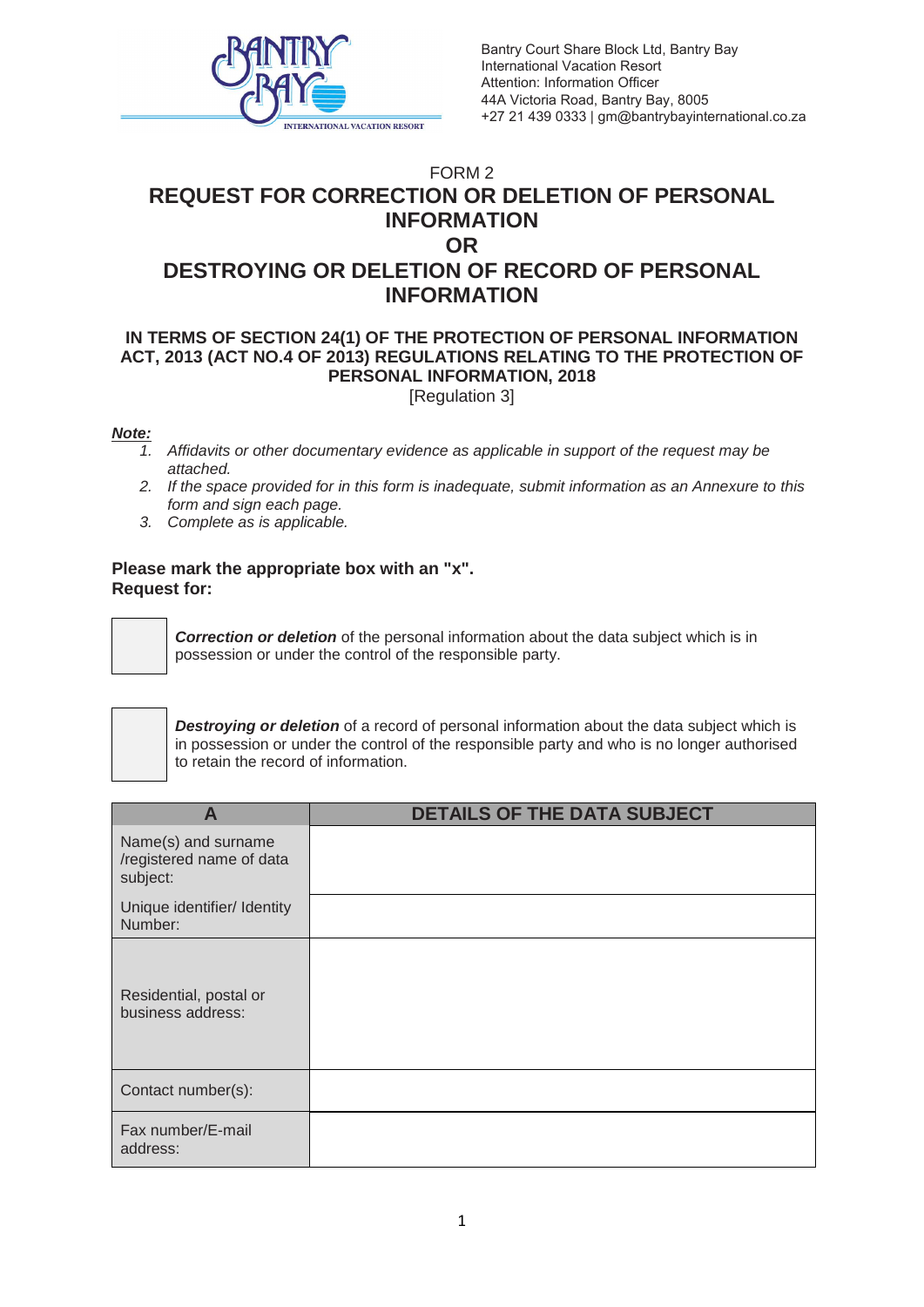

| B                                                                 | <b>DETAILS OF RESPONSIBLE PARTY</b>                                                                                                                                                                                                                                                                                                                                                                                                                                                                                  |
|-------------------------------------------------------------------|----------------------------------------------------------------------------------------------------------------------------------------------------------------------------------------------------------------------------------------------------------------------------------------------------------------------------------------------------------------------------------------------------------------------------------------------------------------------------------------------------------------------|
| Name(s) and surname /<br>registered name of<br>responsible party: |                                                                                                                                                                                                                                                                                                                                                                                                                                                                                                                      |
| Residential, postal or<br>business address:                       |                                                                                                                                                                                                                                                                                                                                                                                                                                                                                                                      |
| Contact number(s):                                                |                                                                                                                                                                                                                                                                                                                                                                                                                                                                                                                      |
| Fax number / E-mail<br>address:                                   |                                                                                                                                                                                                                                                                                                                                                                                                                                                                                                                      |
| C                                                                 | <b>INFORMATION TO BE CORRECTED / DELETED /</b><br><b>DESTRUCTED / DESTROYED</b>                                                                                                                                                                                                                                                                                                                                                                                                                                      |
|                                                                   |                                                                                                                                                                                                                                                                                                                                                                                                                                                                                                                      |
|                                                                   |                                                                                                                                                                                                                                                                                                                                                                                                                                                                                                                      |
|                                                                   |                                                                                                                                                                                                                                                                                                                                                                                                                                                                                                                      |
|                                                                   |                                                                                                                                                                                                                                                                                                                                                                                                                                                                                                                      |
| D                                                                 | <b>REASONS FOR *CORRECTION OR DELETION OF THE</b><br>PERSONAL INFORMATION ABOUT THE DATA<br>SUBJECT IN TERMS OF SECTION 24(1)(a) WHICH IS IN<br>POSSESSION OR UNDER THE CONTROL OF THE<br><b>RESPONSIBLE PARTY;</b><br>AND / OR<br><b>REASONS FOR *DESTRUCTION OR DELETION OF A</b><br>RECORD OF PERSONAL INFORMATION ABOUT THE<br>DATA SUBJECT IN TERMS OF SECTION 24(1)(b)<br><b>WHICH THE RESPONSIBLE PARTY IS NO LONGER</b><br><b>AUTHORISED TO RETAIN.</b><br>(Please provide detailed reasons for the request) |
|                                                                   |                                                                                                                                                                                                                                                                                                                                                                                                                                                                                                                      |
|                                                                   |                                                                                                                                                                                                                                                                                                                                                                                                                                                                                                                      |
|                                                                   |                                                                                                                                                                                                                                                                                                                                                                                                                                                                                                                      |
|                                                                   |                                                                                                                                                                                                                                                                                                                                                                                                                                                                                                                      |
|                                                                   |                                                                                                                                                                                                                                                                                                                                                                                                                                                                                                                      |